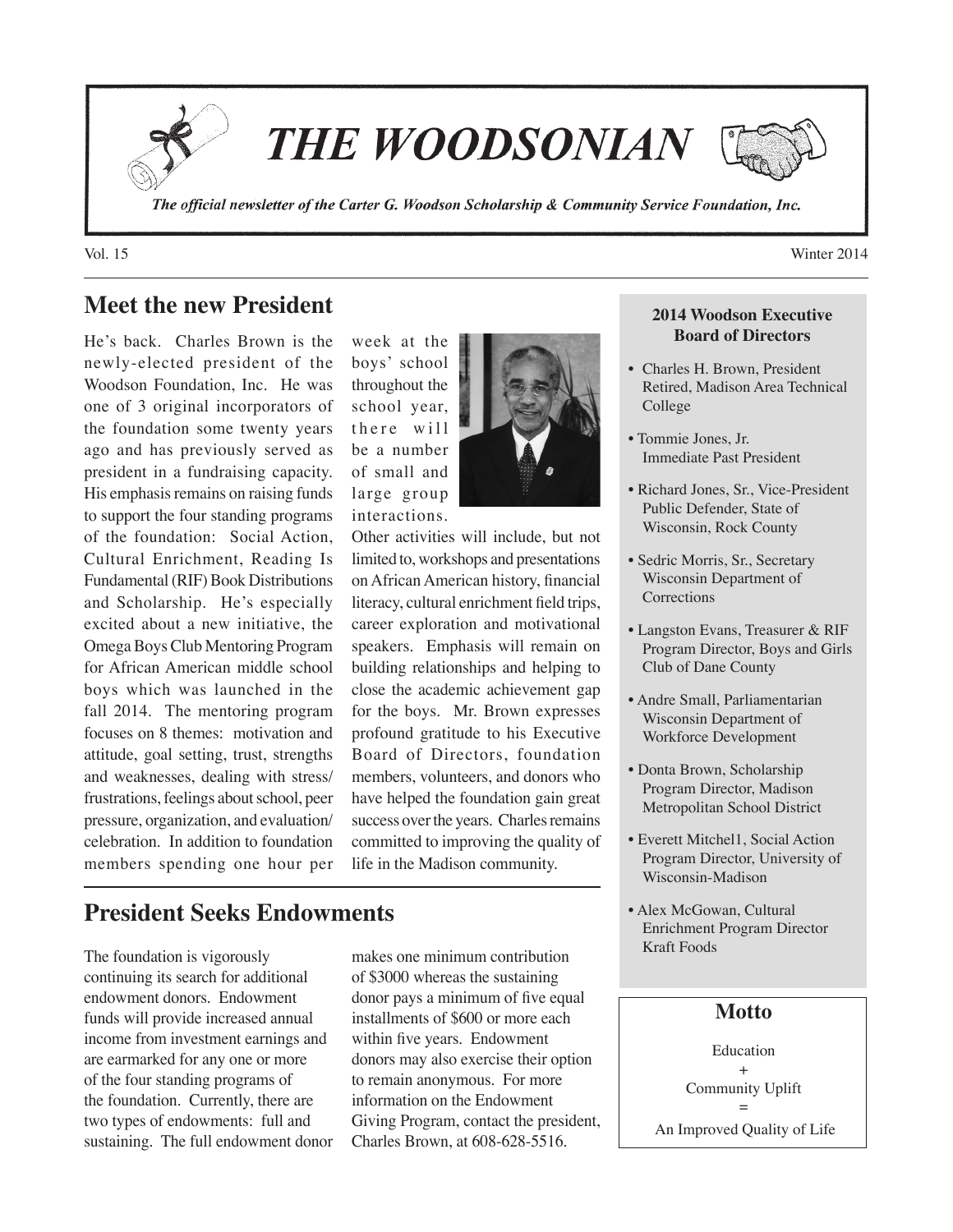# **Who Is Carter G. Woodson?**

Dr. Carter G. Woodson, for whom the foundation is named, was born to former slave parents on December 19, 1875 in Buckingham County, Virginia. Although his parents were illiterate, Dr. Woodson autodidacticly learned to read and write by the time he reached 17 years of age. He earned his high school diploma at the age of 23 in 1897. Dr. Woodson earned a Bachelor of Literature degree from Berea College in 1903, a Master of Arts degree from the University of Chicago in 1908, and a Ph.D. from Harvard University in 1912. On September 9, 1915, he founded the Association for the Study of Negro Life and History (ASNLH). The purpose of this organization was the documentation and chronicling of facts and figures about Black history and promoting the study of all aspects of Black life for the betterment thereof. On January 1, 1916, Dr. Woodson began publishing the Journal of Negro History, a quarterly publication

dedicated to the promulgation of Black history. In 1926, he initiated the celebration of Negro History Week. It was intended to be a celebration of the accomplishments and contributions that Blacks have made to the world throughout history. In the 1970's, Negro History Week was expanded from one week in February to span the entire month of February; thus, the celebration was renamed Black History Month. Dr. Woodson was a prolific writer. His literary compendium consists of 18 books on various aspects of Black life and Black history. His preeminent work was the Mis-Education of the Negro. It was published in 1933 and was an analysis of the failure and shortcomings of the traditional methods of educating Black people and why those methods did more to perpetuate the secondclass citizenship status of Blacks rather than elevate them to first-class citizenship. Dr. Woodson made his eternal transition on April 3, 1950.

## **2014-15 Scholarship Recipient**

Antonio Hoye, Jr. is the 2014.15 foundation scholarship recipient. He is a recent graduate of West High School in Madison. He is now a freshman at College of DuPage. While attending West, he was an aspiring athlete with notable football accomplishments including 1st Team All-City, two years of 1st Team All-Conference, and All-State Honorable Mentions. Beyond his football accolades, he volunteered as a student coach for the Southside Raiders for three years and was a leader in Vacation Bible School for four years. He was a mentor to young boys including his younger siblings. Moreover, he was recognized and received an award for 2012 Young Leadership given by the Dane



County Youth Resource Network. While he hasn't yet declared a major, his interests are in physical therapy, sports medicine, and kinesiology.



*Dr. Carter G. Woodson*

His body rests in Lincoln Memorial Cemetery just outside of Washington, DC. Dr. Woodson's legacy is one of perpetual pursuit of knowledge and history of Black people.

#### **2014.15 Foundation Members**

Shannon Blackamore Charles H. Brown Donta Brown Percy Brown, Sr. Percy Brown, Jr. Alphonso Cooper Arlington Davis Armani Davis Langston Evans James Lee Howard Richard L. Jones, Sr. Richard L. Jones, Jr. Tommie Jones, Jr. Sean Leavy David McCollough Dennis McClain Alex McGowan Everett Mitchell Sedric Morris Lionel Norton Gabriel Parker Charles Peevy Lewis "Les" Ritcherson Brian Russell Andre Small Anthony Wade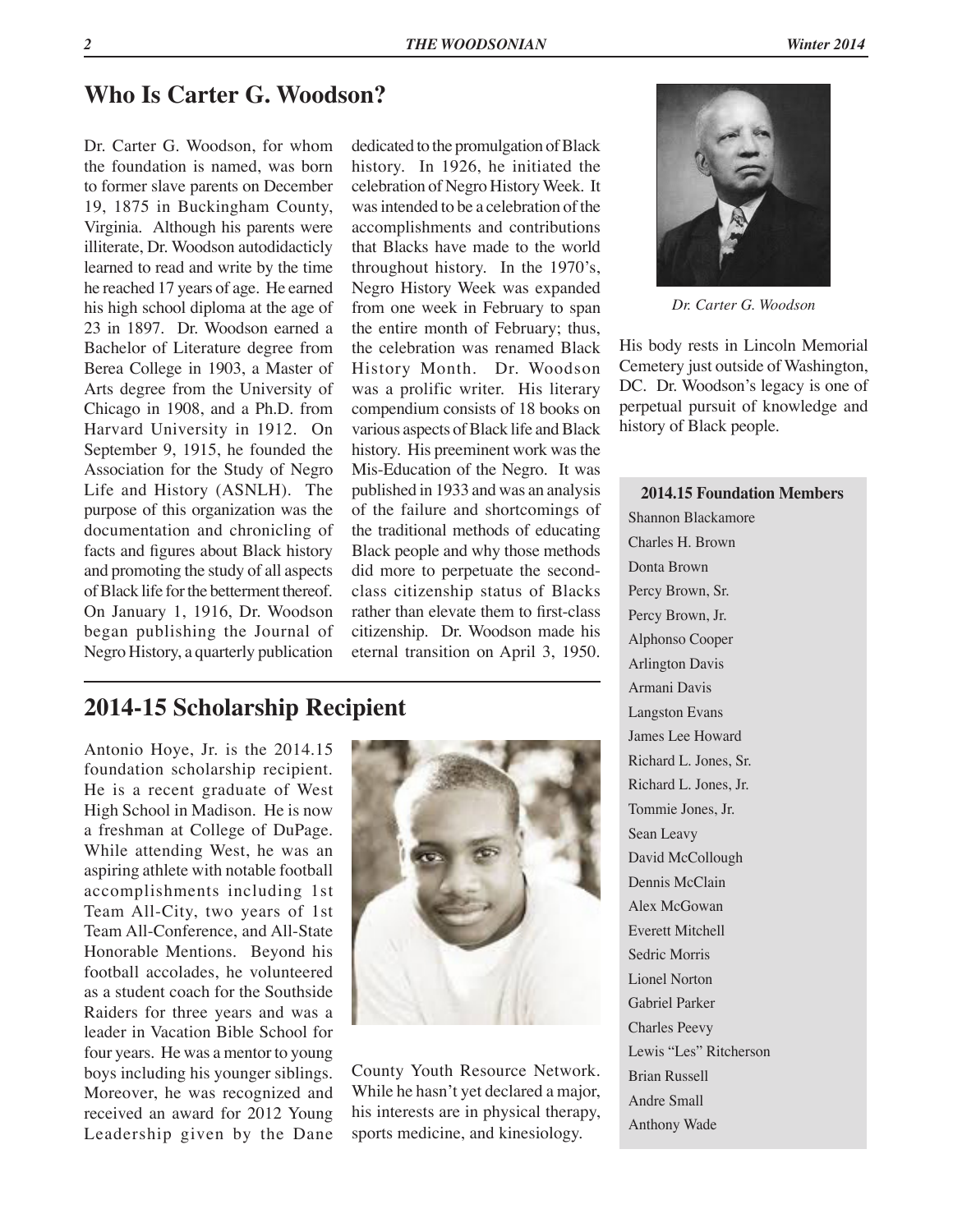On November 25th, the foundation held its 20th Annual Thanksgiving Food Drive at Mt. Zion Baptist Church in South Madison. Thanksgiving baskets were provided to some 365 families and individuals including the homeless. It was the biggest drive ever and the most diverse. Churches and other organizations represented were Christ the Solid Rock, End Time, Faith Community Baptist Church, House of Refuge, James C. Wright Middle School, Mt. Zion Baptist Church, Northside, Rhema Ministries, Second Baptist Church, UNIDOS Domestic Abuse and

Zion City. A big shout out goes to Everett Mitchell, foundation Social Action Program Director; foundation and community volunteers; fraternity and sorority members; students; and others. The foundation is also grateful to its major sponsors: American Family Insurance, Cuna Mutual Foundation, Guaranty Bank, Herbert H. Kohl Charities, Inc., Madison Gas & Electric, Madison Rotary Foundation, and Walmart.







# **Madison RIF Expands**

The Madison RIF Book Distribution Program has maintained its approval status from Reading Is Fundamental, Inc. for the last 17 consecutive years. The special approval status allows the Book Distribution Program to purchase new, high interest, multicultural books at discounts up to 75%, and students choose free books to keep. RIF is the oldest

and largest children's and family nonprofit literacy organization in the United States and distributes more than 15 million books yearly across more than 17,000 sites all over the country. The Book Distribution program will distribute books to approximately 200 middle school children at James C. Wright Middle School, Cherokee Middle School, and children in the Omega

Boys Club Mentoring Program for African-American boys. At each book distribution, RIF requires that there be a motivational speaker to talk on the importance of reading as a life-long activity. The program will also distribute books at the James C. Wright school-wide Honors Breakfast at the end of the school year.